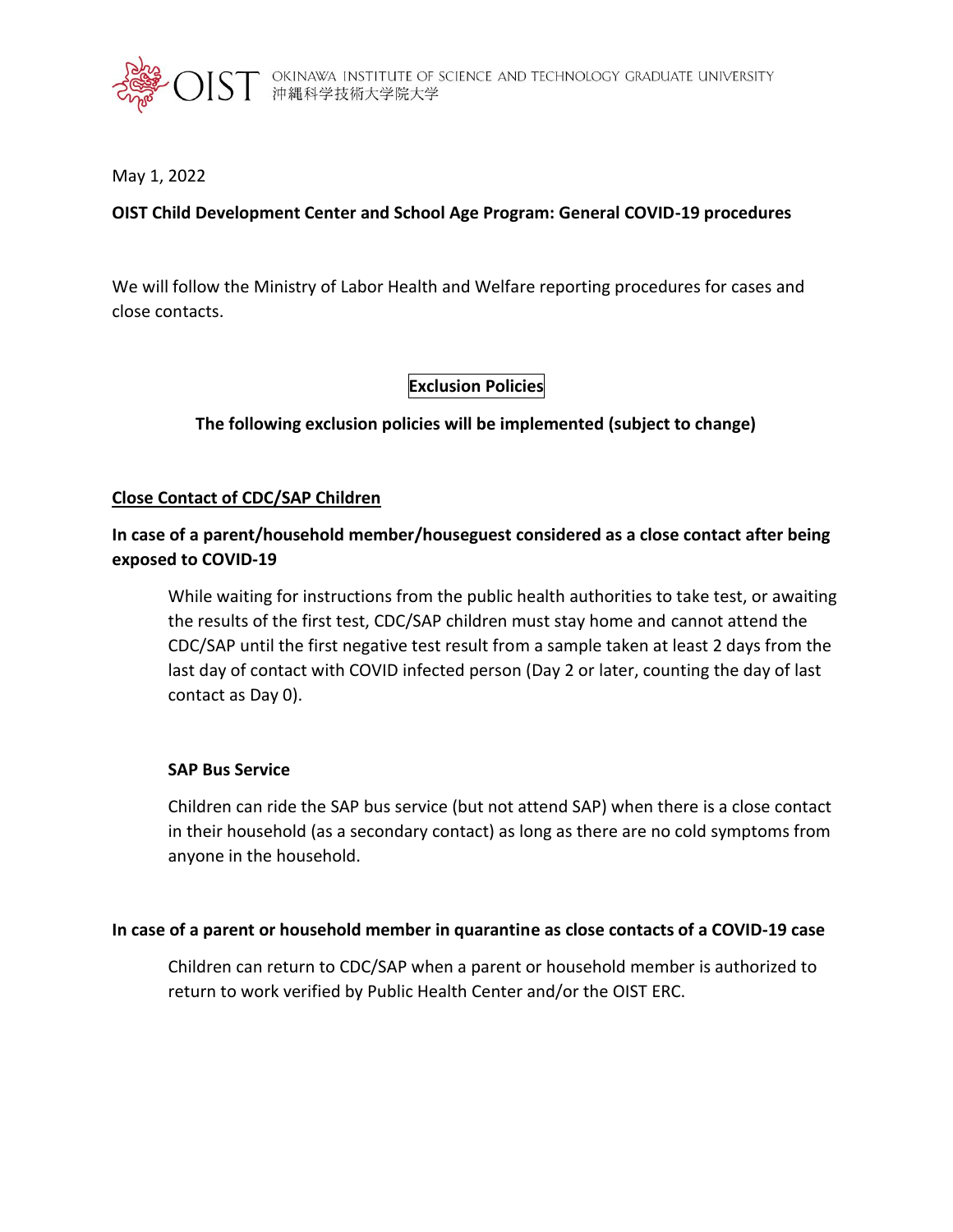

## **In case of sibling's school/classroom closure due to COVID-19**

Children and siblings of children who attend a school/classroom which is closed due to cases of COVID-19 will be excluded from CDC/SAP services until a negative PCR result of sibling (child in the closed classroom) is confirmed. PCR test should be from day 2 or later (counting the day of last contact as Day 0). No testing or additional requirements will be needed to access CDC/SAP services once the school/classroom has been deemed safe to reopen as long as the children do not show any symptoms of COVID.

# **In case of an immediate household member of a child attending the CDC/SAP testing positive for COVID-19**

- 1. If a parent, carer or household member who has significant regular contact with a child attending the CDC/SAP receives a COVID-19 positive test result, child(ren) in the household cannot attend CDC/SAP and will be excluded for a minimum of 7 days, based on the decision of the Public Health Center.
- 2. CDC/SAP parents and carers will be notified that a family member has tested positive

## **CDC/SAP Child with COVID-19**

## **In case of child attending CDC/SAP testing positive for COVID-19**

- 1. If a child attending CDC/SAP receives a COVID-19 positive test result, parents and carers should immediately notify the CDC/SAP and remove any siblings from the CDC/SAP.
- 2. CDC/SAP parents and carers will be notified that a child has tested positive, and ask parents of the children who became a close contact to monitor children's health using CDC Health Monitoring Form (this form will be required for re-entry).
- 3. Under these circumstances we will close at least one CDC/SAP classroom for cleaning and disinfecting.
- 4. All classroom staff working in the same classroom with the infected children will be tested.
- 5. Children who did not have any contact with the infected child within 2 days prior to the positive test result (or start of symptoms) can attend the CDC after the room is cleaned and staff have been confirmed negative
- 6. CDC will apply for external Prefectural School and Childcare PCR program. Any child who had contact with the infected child within 2 days prior to the positive test result will be registered to take a PCR. If parent does not give consent to take the PCR or if child does not take a PCR, child can return to CDC 7 days after the last day of contact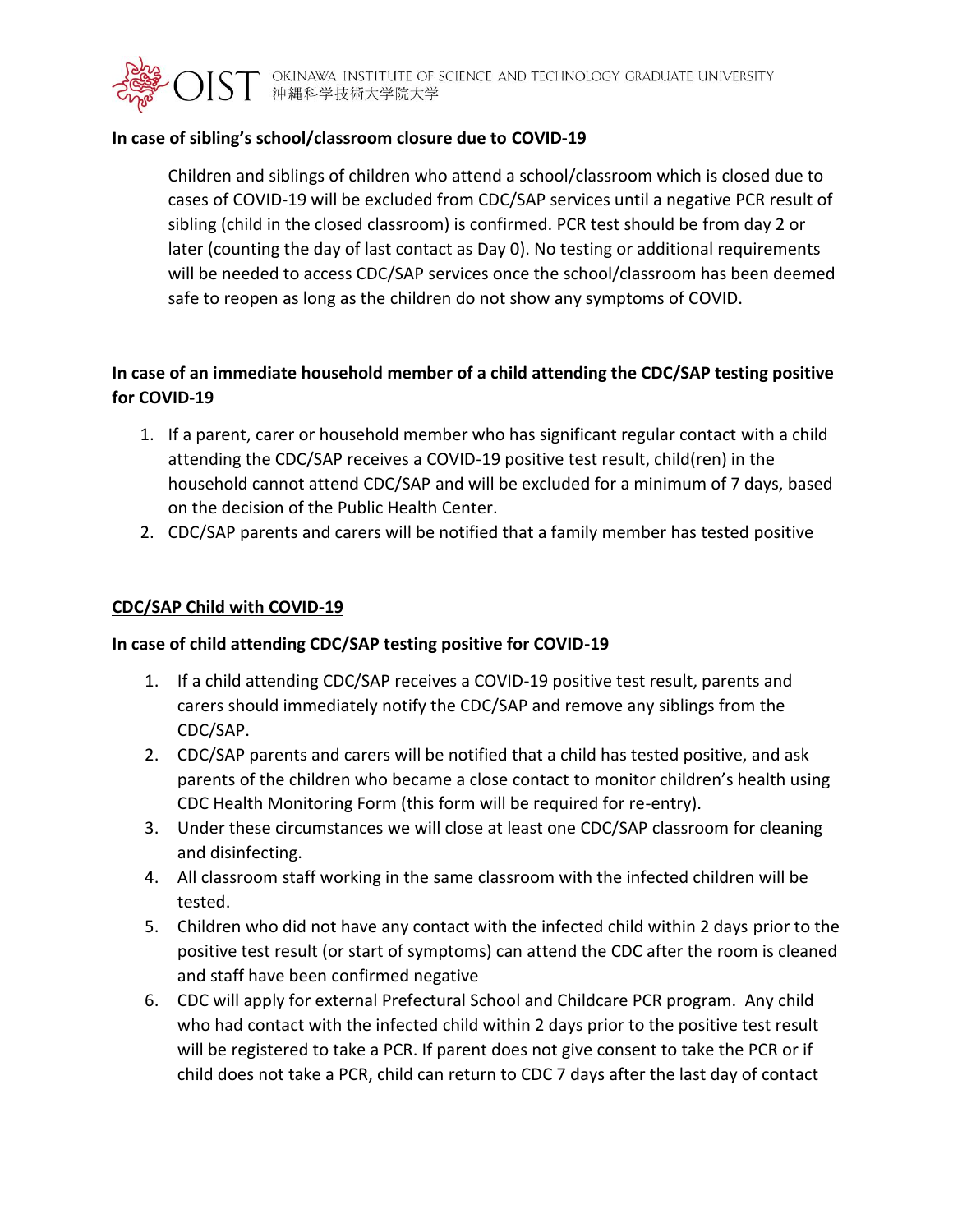

with the infected child. We regret to inform you that OIST cannot provide safe and accurate PCR testing for children.

7. If children who were a close contact have a negative PCR result, but show any cold symptoms, they will continue to be excluded from class until symptoms have subsided.

\*Please note that we do not accept PCR or Antigen test to accept children into childcare with symptoms.

## **Close Contact of CDC/SAP Staff**

## **In case of a CDC/SAP Staff household member or houseguest considered as a close contact**

Can come to work as usual, however, if staff have symptoms such as fever or cough, please refrain from coming to work/working

# **In case of an immediate household member of a CDC/SAP staff member testing positive for COVID-19**

If an immediate household member of CDC/SAP staff member receives a COVID-19 positive test result, the teacher/staff member should notify the CDC/SAP Director and follow Public Health Center, advice for quarantine and testing.

## **CDC/SAP Staff with COVID-19**

## **In case of CDC/SAP staff member testing positive for COVID-19**

- 1. CDC/SAP parents and carers will be notified that a staff member has tested positive.
- 2. Any COVID-19 positive test result of classroom staff will lead to closure of at least one classroom
- 3. All staff in the same classroom will be tested and can come to work while waiting for their test result as long as they do not have any symptoms.
- 4. Classroom will be cleaned and disinfected before re-opening
- 5. CDC will apply for external Prefectural School and Childcare PCR program. Any child who had contact with the infected staff within 2 days prior to the positive test result will be registered to take a PCR. If the parent does not give consent to take the PCR or if child does not take a PCR, child can return to CDC 7 days after the last day of contact with the infected staff.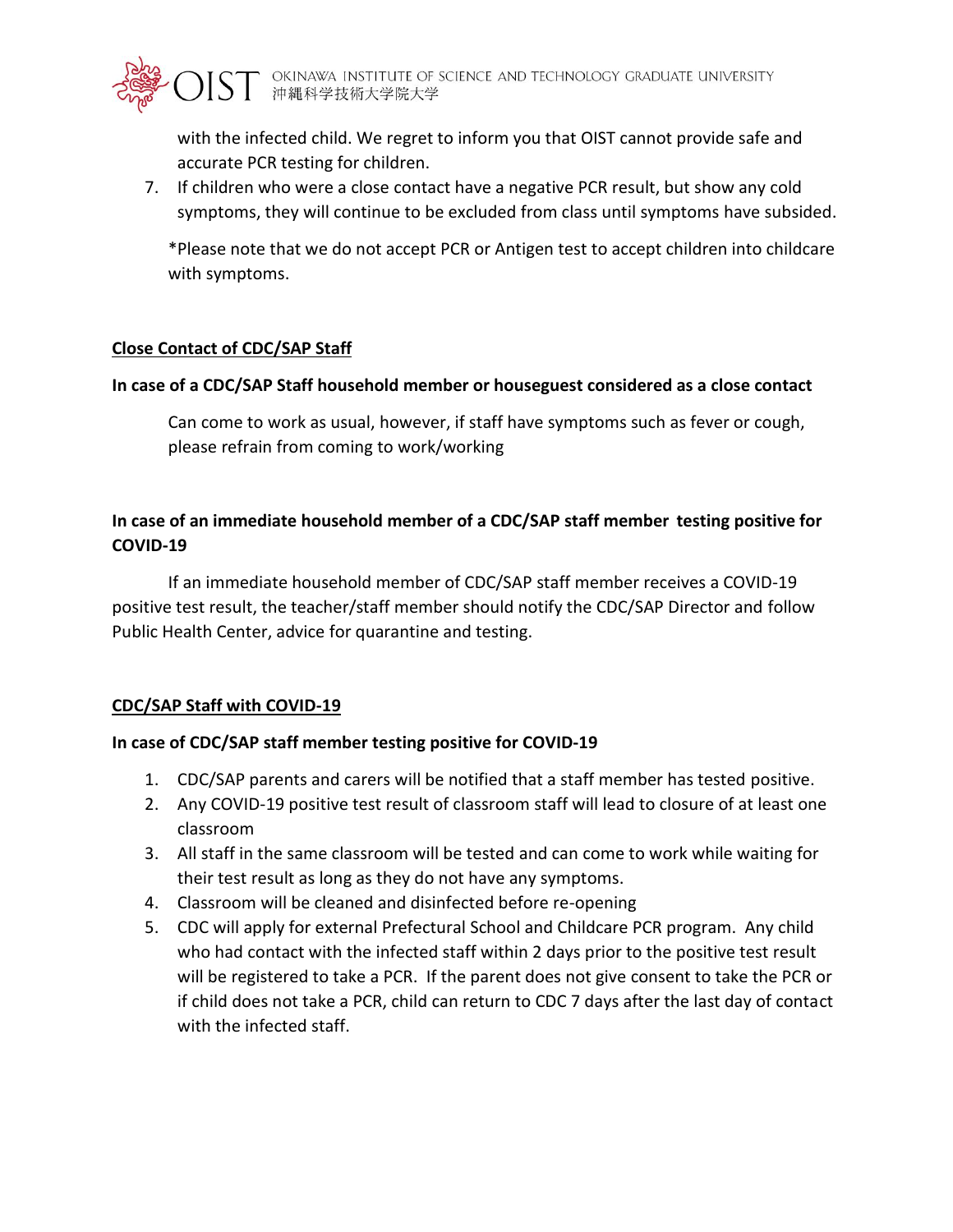

6. If staffing is available, children who did not have any contact with the infected staff or if child was wearing a mask 2 days prior to the positive test result, child can return to CDC/SAP after the classroom is cleaned.

## **Other policies with regard to CDC/SAP partial or full closure and exclusions due to COVID-19**

## **CDC Closure**

Depending on the circumstance, CDC will close if multiple classrooms are closed and affected with COVID-19

## **Leave**

For more information, please visit COVID-19 Guidance on HR website.

## **Refunds**

No refunds or adjustments are made to fees for CDC or SAP during any service cancelation, reduced hours, closures or exclusions.

# **COVID-19 Prevention Measures**

## **The CDC and SAP will continue to implement its COVID-19 safety policies**

## **Handwashing**

- Proper and frequent hand washing. Staff and children follow the CDC/SAP handwashing policy and procedure.
- Handwashing policy and procedures posted in Japanese and English at every sink.
- Hand sanitizer available at every entrance.

## **Social Distance**

- **At the CDC, mixing of different groups of children minimized**. Children enter only their own classroom, outside play scheduled for one class at a time.
- Teachers and classroom staff enter only their own assigned classrooms.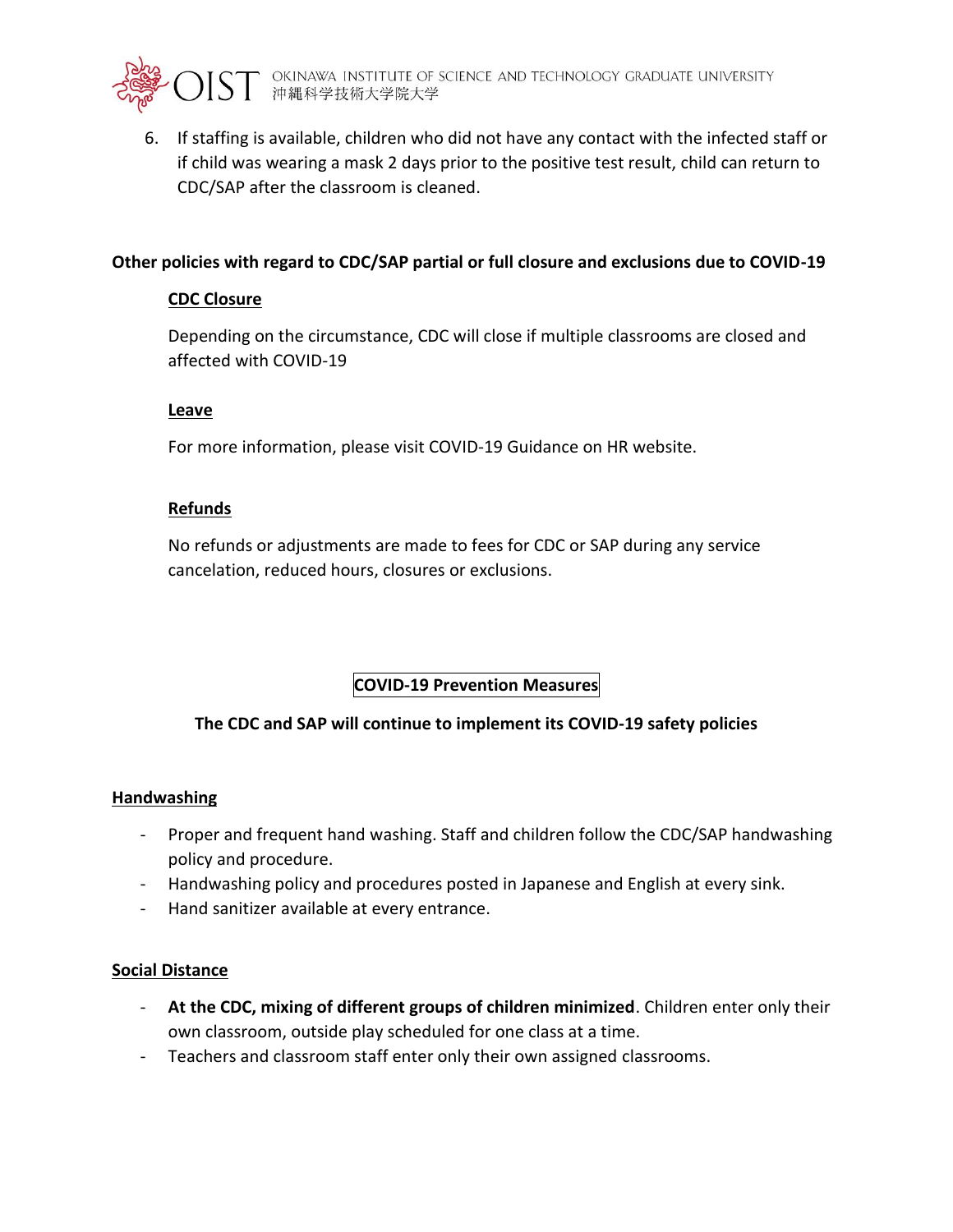- Parents do not currently enter the classrooms. The exception to this is parents of children in the infant classrooms (Kukuru and Akasan classes, entry is limited to their child's classroom only).
- Classrooms are positioned to increase social distance
- Social distancing and mask wearing visuals are posted for parents, staff and Children.
- CDC Management Team only enters classrooms when necessary.
- Cover Teachers, Team leaders and CDC Management Team wear masks and maintain social distance when possible.
- CDC Teachers and classroom staff do not eat in the classroom and teachers and staff from different classes will be asked to ensure social distancing during lunch times.

## **Mask Wearing**

## **Parents and carers**

Parents and carers are asked to wear masks at CDC/SAP during pick up and drop off.

## **CDC/SAP Staff**

- CDC/SAP staff wear masks, as long as this does not interfere with teaching. When masks are not being worn, Classroom Staff maintain social distance.
- Classroom staff do not generally wear masks outside, in line with Government guidelines. Classroom Staff wear masks outside when having conversations with others within 2 meters.

## **Children**

- SAP children are asked to wear masks at all times when indoors
- CDC Preschool children (age 3-6) are encouraged to wear masks inside the classrooms. Masks will not be worn during nap time or when the children are outside (to avoid heatstroke).
- Younger children, under two years old do not wear masks.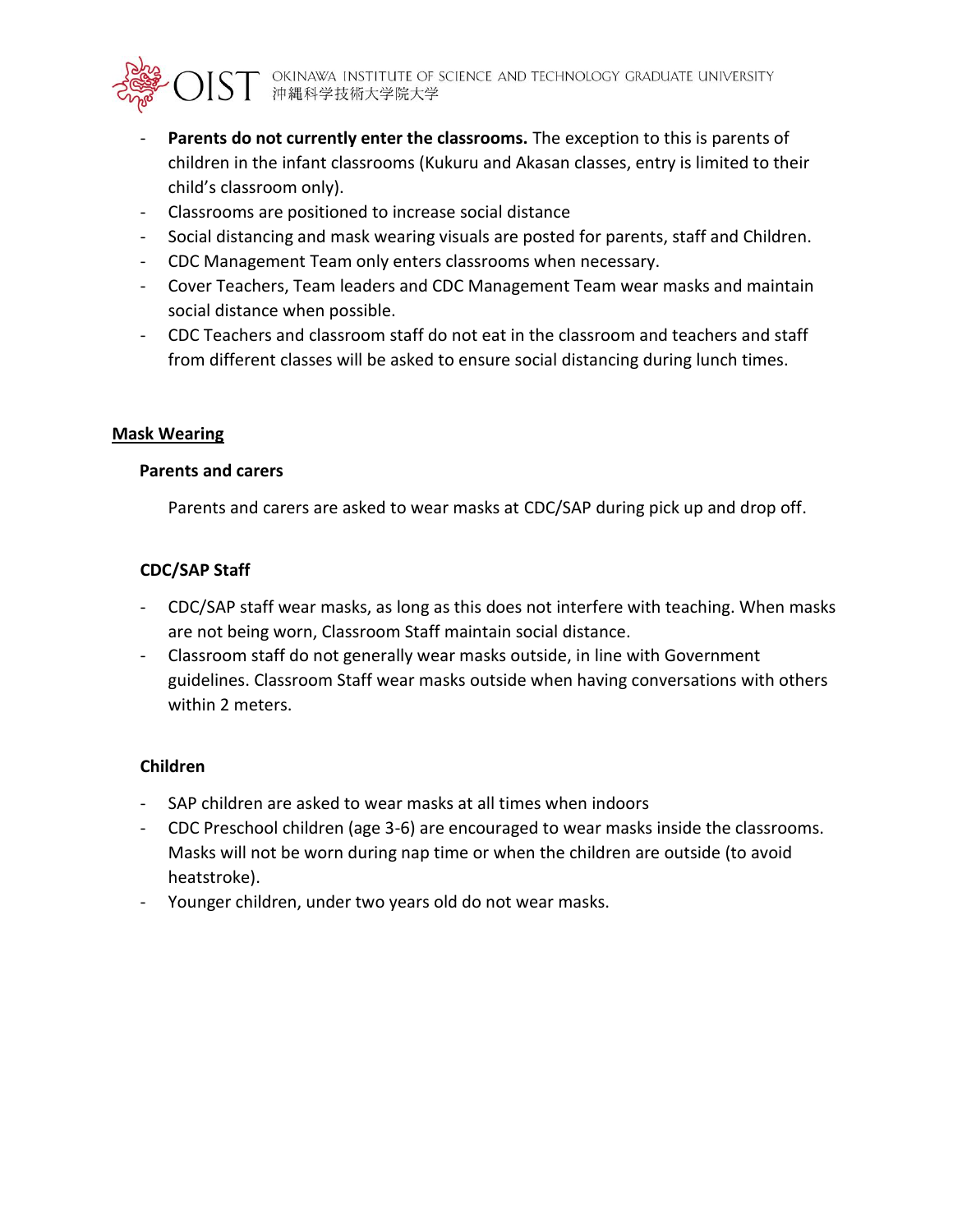

### **Health Screen**

### **CDC**

- Each child's temperature is taken three times a day (at arrival, mid-morning and 30 minutes after nap/rest time) by classroom staff using a hand-held noncontact thermometer.

### **SAP**

### Holiday/ Vacation Program

- Each child's temperature is taken two times a day (at arrival and after lunch) during fullday holiday programs.

### After School Program

- During the regular afterschool program, children's temperatures are taken once. If children are arriving by the OIST bus, SAP bus monitoring staff will take children's temperature before boarding the bus. Children who arrive with parents or by public transportation have their temperature taken by SAP staff or a parent before entering the SAP classroom.

### **Monitor absenteeism/Record Health Status**

- Children's absences from the CDC/SAP are recorded.
- All child illness is recorded. Appropriate information on illness within the CDC/SAP is communicated to CDC/SAP parents. (Symptoms and diagnosis are shared, while maintaining the privacy and confidentiality of the affected family.)

### **Testing**

- CDC and SAP Staff are tested regularly for COIVD.

### **Travel**

### **In case of CDC/SAP staff travel outside of Okinawa**

- CDC/SAP staff will follow OIST's current policy on returning to work after travel.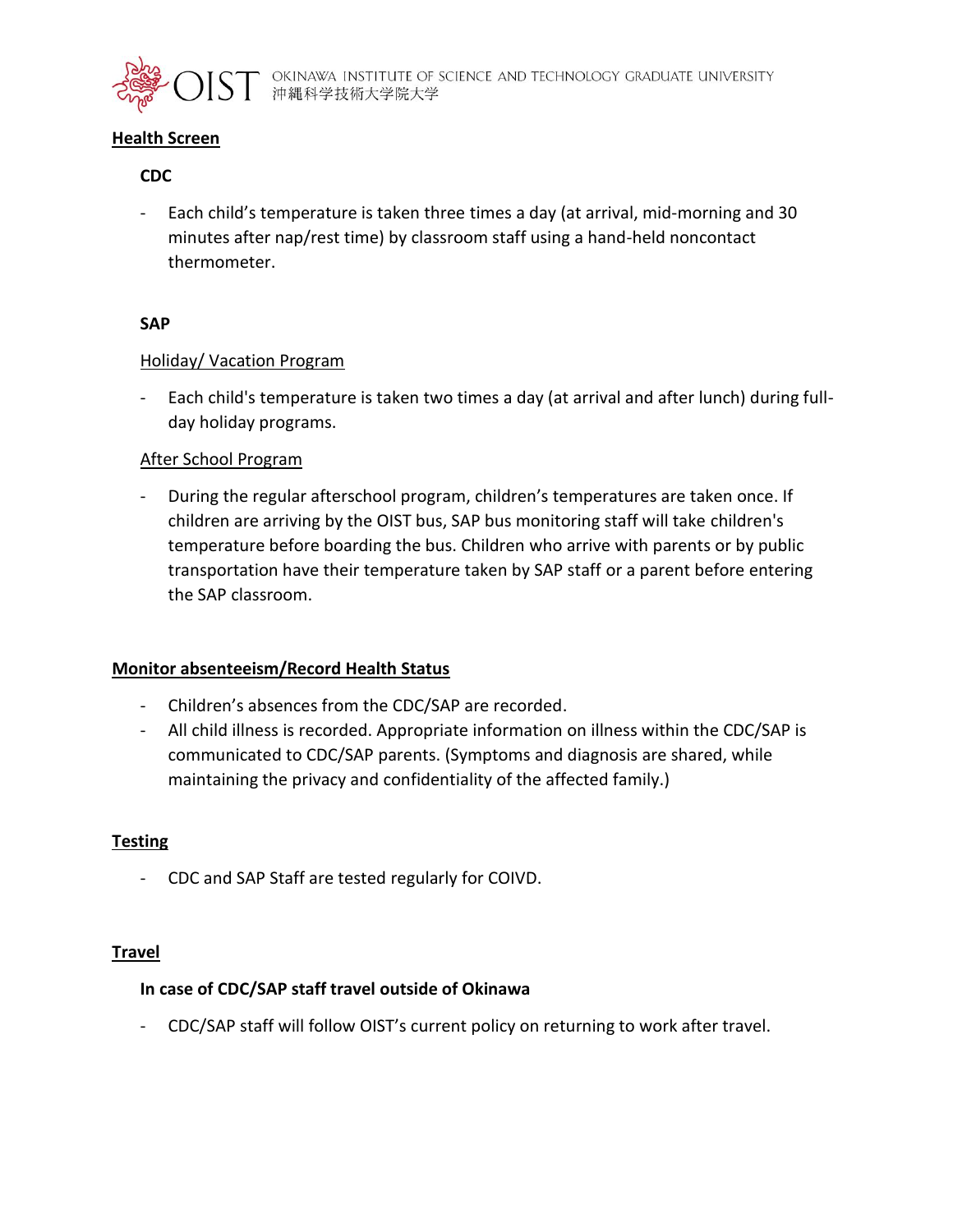

## **Child or Household member of Child travel outside of Okinawa**

If anyone in the household has traveled outside of Okinawa or if a house guest visits from Outside of Okinawa, CDC/SAP will require one negative test result before children can attend CDC/SAP.

## **Visitors**

- Visitor restrictions currently apply, requirements for vendors and visitors follow OIST rules.
- Entry by maintenance and safety staff is carefully monitored and when possible, timed for when the CDC/SAP is closed.
- No visitors indoors, with the exception of enrolled Kukuru parents, who will be picking up, dropping off, and breastfeeding in the classroom.
- Temperature check and hand sanitizer required at arrival. Social distance, masks required during visit.
- Contract and tracing logs are maintained in every classroom and in the CDC office. All visitors to the classrooms (i.e., Team Leaders, CDC/SAP Director, parents of children in Kukuru classes) record entrances to classrooms, duration of time in the classroom, the time, and nature of the visit.

## **Field Trips**

- Field trips restrictions currently apply. Field trips are limited to one class at a time, only events that are arranged to be private (only CDC staff/Children/Host).
- Social distance, masks required during visit.

## **Cleaning Practices**

- Regular cleaning practices are maintained together with increased disinfection of classrooms and equipment.
- Outdoor play equipment is cleaned between uses.
- Tabletops are cleaned and disinfected before and after eating.
- Disinfection of frequently touched surfaces has been increased.
- Handwashing and sanitizing between each use of shared materials is encouraged.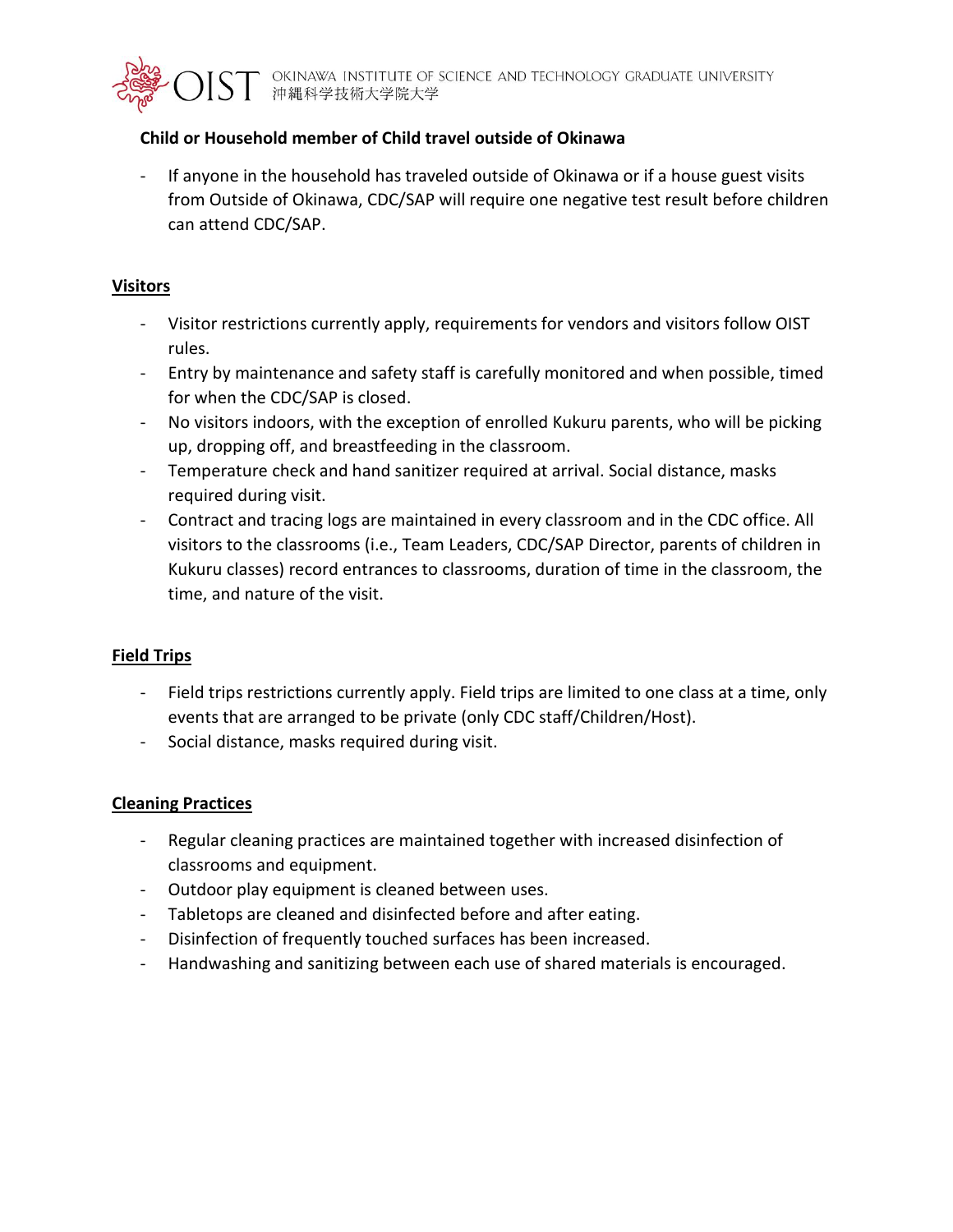

# **Childcare Classroom Considerations**

## **The following additional practices have been recommended and are being followed:**

- CDC assign seating for children, spread out as much as possible, reduce face-to-face seating while eating, no family-style or buffet-style lunches. CDC classroom staff do not eat with children during the lunch/ snack time.
- Keep windows and doors open as much as possible.
- Minimize the number of toys available at any time so cleaning and sanitation can be done.
- Limit the sharing of materials.
- Remove soft toys and carpets from classrooms.
- Spread children out during naptime 2 meters when possible. Children should be oriented head to foot.
- Paper towels for hand drying have replaced personal hand towels.
- Teachers and classroom staff of individual classes to set reasonable limits for each classroom area and redirect children to spread out in classroom when they are in a cluster.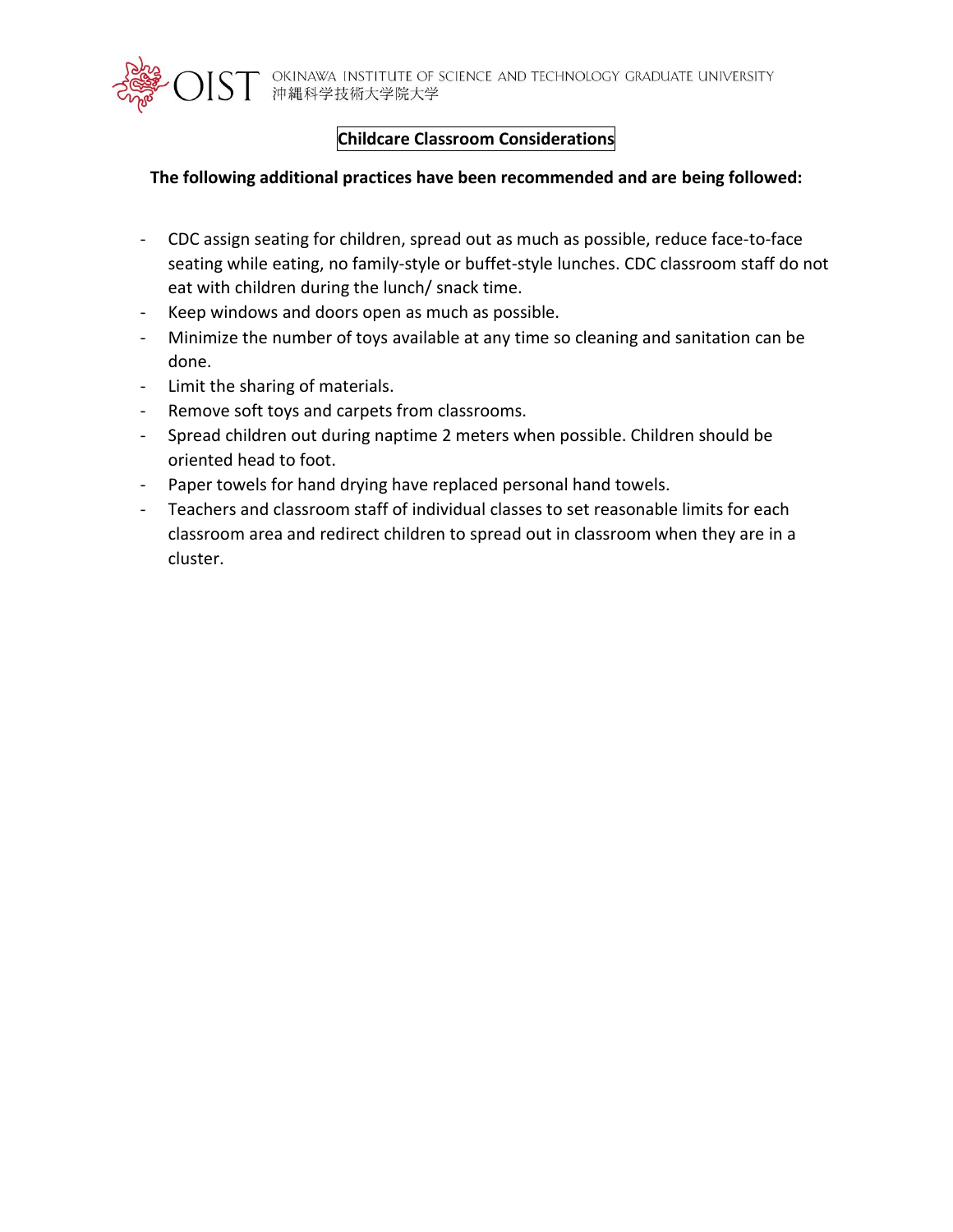

2022 年 5 月 1 日

### CDC/SAP 新型コロナウイルス感染症対策の基本方針

感染者が発生した場合は厚生労働省の報告手順に従い、感染発生及び濃厚接触者について報告する。

### 登園禁止規定

#### 下記の通り、出席停止に関する規定を定める(変更の可能性あり)

### CDC/SAP 園児・児童と日常的に接する同居家族等が感染者、濃厚接触者となった場合

# 保護者、同居家族等または自宅に招き入れているゲストが陽性者との接触等でウイルスに暴露され、濃 厚接触者と考えられる場合

保健所等からの PCR 検査実施に関する指示を待っている期間、および1回目の PCR 検査の陰性 の結果が出るまでは、園児・児童は CDC/SAP に登園することができない。濃厚接触者と考えら れる同居家族等が陽性者との最終接触日から 2 日経過以降(最終接触日を 0 日目として、2 日目 以降)に PCR 検査を受け、陰性を確認できた後に登園を再開することができる。

#### SAP バス送迎

同居家族が濃厚接触者と考えられる場合であっても(児童本人が二次接触者)、同居家族に風邪症 状が見られ児童は SAP バス送迎を利用することができます(ただし、SAP プログラムには参加で きません)。

#### 保護者または同居家族等が濃厚接触者として自宅待機中の場合

保護者または同居する家族等に対して、保健所および OIST ERC からの出勤許可が下りるまで は園児・児童は CDC/SAP に登園することができない。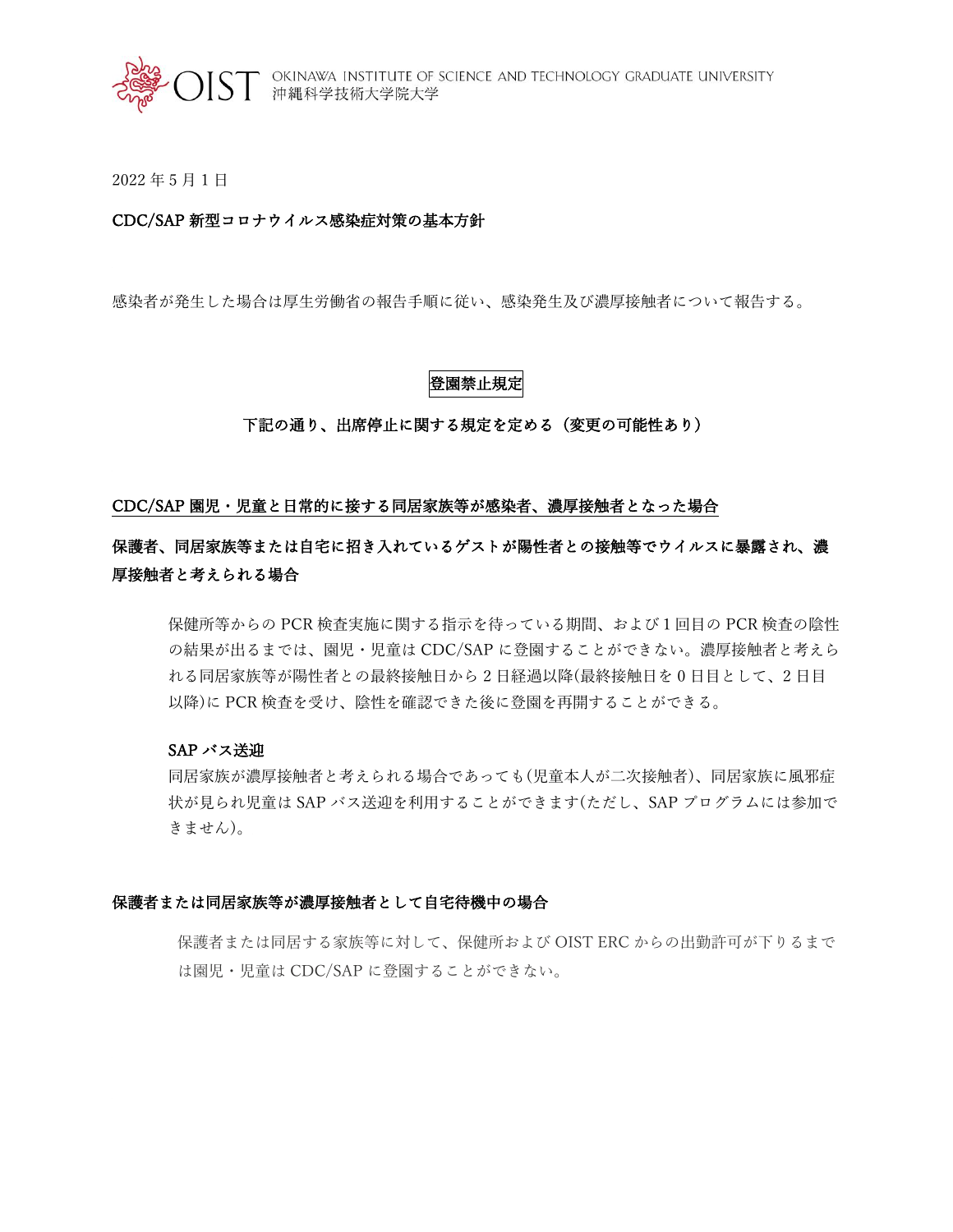

OKINAWA INSTITUTE OF SCIENCE AND TECHNOLOGY GRADUATE UNIVERSITY<br>沖縄科学技術大学院大学

#### 園児・児童のきょうだいの学校・学級が COVID-19 の影響で休校または学級閉鎖となった場合

CDC/SAP を利用している園児・児童のきょうだいの通学する 学校・学級が COVID-19 の影響 により閉鎖された場合、園児・児童は CDC/SAP に登園することができない。このような場合、 きょうだい(閉鎖となったクラスに通う園児・児童)が陽性者との最終接触日から 2 日経過以降 (最終接触日を 0 日目として、2 日目以降)に PCR 検査を受け、陰性を確認できた場合には登園 を再開することができる。尚、学校・学級が安全だと判断され、学校・学級が再開された後は、 CDC/SAP に通う園児・児童が COVID-19 の症状を示さない限り、再び CDC/SAP を利用する にあたって、PCR テストなどの追加の条件は設けない。

#### CDC/SAP 園児・児童の同居家族等の COVID-19 陽性が確認された場合

- 1. CDC/SAP に在籍している園児・児童と日常的に蜜な接触をしている保護者および養育者、また は同居する家族等の COVID-19 陽性が確認された場合、その世帯に属する全ての園児・児童 は、保健所の待機解除ができまでの期間、少なくとも 7 日間は CDC/SAP に登園することがで きない。
- 2. CDC/SAP に登園している園児・児童の同居する家族等の陽性結果について、CDC/SAP 保護者 および養育者に通知される。

#### CDC/SAP 園児・児童の COVID-19 感染

#### CDC/SAP 園児・児童の COVID-19 陽性が確認された場合

- 1. CDC/SAP に在籍する園児・児童が、COVID-19 陽性と確認された場合、保護者や養育者は速や かに CDC/SAP に連絡し、そのきょうだいも CDC/SAP の利用を停止し、速やかに帰宅するこ と。
- 2. 園児・児童が陽性と確認された場合、CDC/SAP の保護者、養育者へ通知される。濃厚接触者と なった園児の保護者、養育者は経過観察記録を使用して子どもの健康状態を観察し、再登園の前 にご提出ください。
- 3. このような状況下では、CDC/SAP の少なくとも 1 つのクラスを閉鎖し、清掃・消毒を行う。
- 4. 陽性となった園児・児童の在籍するクラスルームスタッフは全員 COVID-19 検査を受ける。
- 5. 陽性となった園児・児童と、感染可能期間中(陽性となった日または症状が始まった日の 2 日前 ~)に接触がなかった園児・児童については、クラスルームの清掃が済み、クラスルームスタッ フの陰性結果が確認でき次第登園再開可能となる。
- 6. CDC は、沖縄県学校・保育 PCR 検査を申請する。感染可能期間中(陽性となった日または症状 が始まった日の 2 日前~)に陽性園児と接触のあった全ての園児が検査対象となる。保護者が、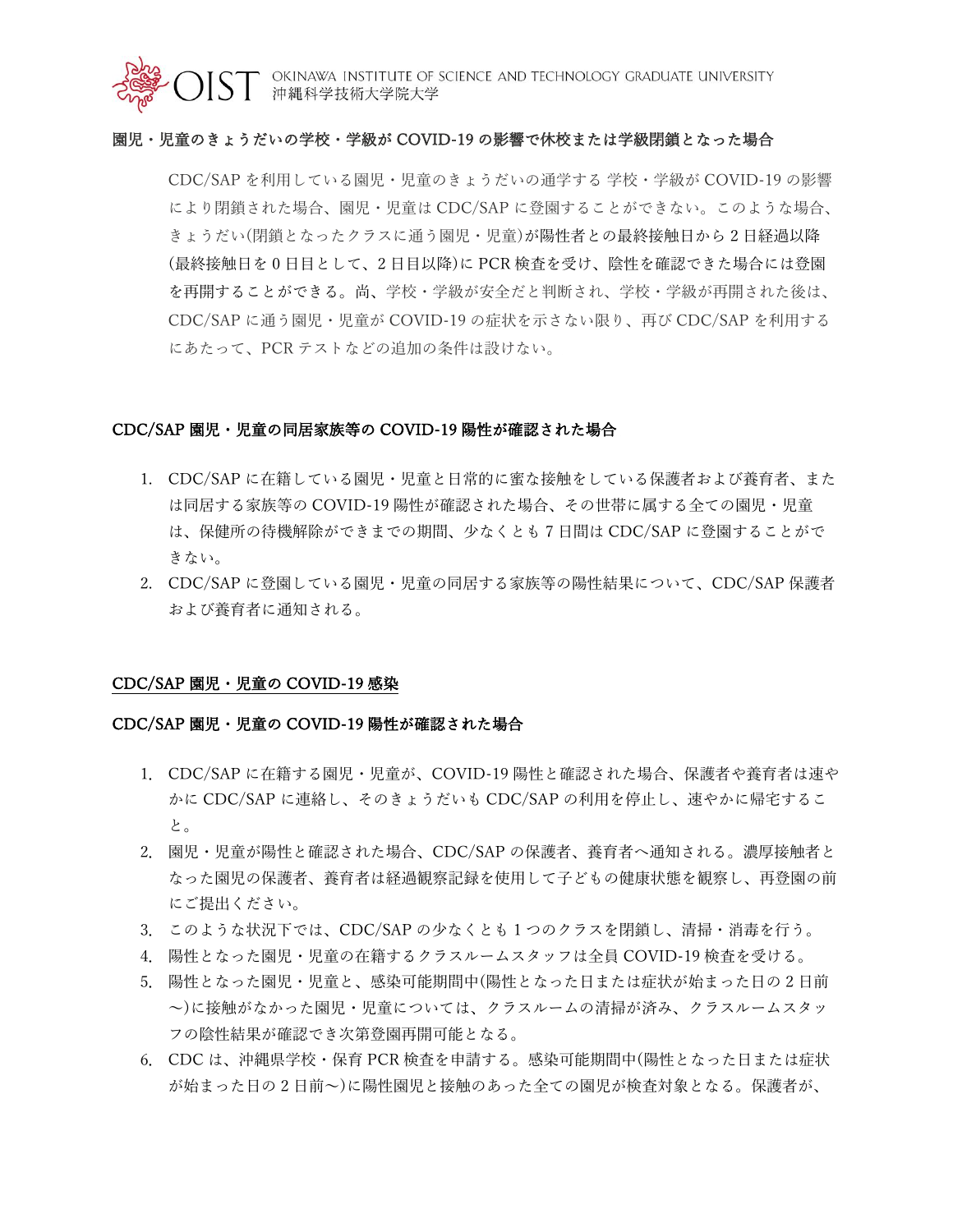

沖縄県学校・保育 PCR 検査の参加に同意しない場合等、PCR を受けない園児については、陽性 園児との最終接触日より 7 日経過後に登園再開が可能となる。OIST キャンパスでは、安全性と 正確性の確保ができないため、子ども向けの PCR 検査は実施することができない。

7. 濃厚接触者と考えられる園児・児童の PCR 検査結果が陰性であっても、園児・児童本人が風邪 症状を呈している場合には、症状が回復するまで登園不可とする。 ※PCR 検査や抗原検査の結果が陰性であっても、風邪症状を呈している園児の登園は許可され ません。

### CDC/SAP 職員と日常的に接する同居家族等が感染者、濃厚接触者となった場合

### CDC/SAP 職員の同居家族等または自宅に招き入れているゲストが濃厚接触者と考えられる場合

通常通り出勤が可能。但し、熱や咳等の症状が見られる場合には出勤を控える。

#### CDC/SAP 職員の同居家族等の COVID-19 陽性が確認された場合

CDC/SAP 職員の同居家族等の COVID-19 陽性が確認された場合、職員は速やかに CDC 園長 /SAP ディレクターに通知し、保健所の指示に従って自宅待機および COVID-19 検査を受検す る。

#### CDC/SAP 職員の COVID-19 感染

#### CDC/SAP 職員の COVID-19 陽性が確認された場合

- 1. CDC/SAP 職員が陽性と確認された場合、CDC/SAP の保護者、養育者へ通知される。
- 2. クラスルームスタッフの COVID-19 陽性が確認された場合、少なくとも 1 つのクラスを閉鎖す る。
- 3. 陽性職員の在籍するクラスのスタッフは全員 COVID-19 検査を受ける。検査結果を待つ間も、 症状がない場合には、引き続き出勤が可能。
- 4. クラス再開前に、クラスルームの清掃・消毒を行う。
- 5. CDC は、沖縄県学校・保育 PCR 検査を申請する。感染可能期間(陽性となった日または症状が 始まった日の 2 日前~)に陽性職員と接触のあった全ての園児が検査対象となる。保護者が、沖 縄県学校・保育 PCR 検査プログラムの参加に同意しない場合等、PCR を受けない園児について は、陽性職員との最終接触日より 7 日経過後に登園再開が可能となる。OIST キャンパスでは、 安全性と正確性の確保ができないため、子ども向けの PCR 検査は実施することができない。
- 6. 陽性となった職員と、感染可能期間中(陽性となった日または症状が始まった日の 2 日前~)に接 触がなかった園児・児童、および感染可能期間中にマスクを着用していた園児・児童について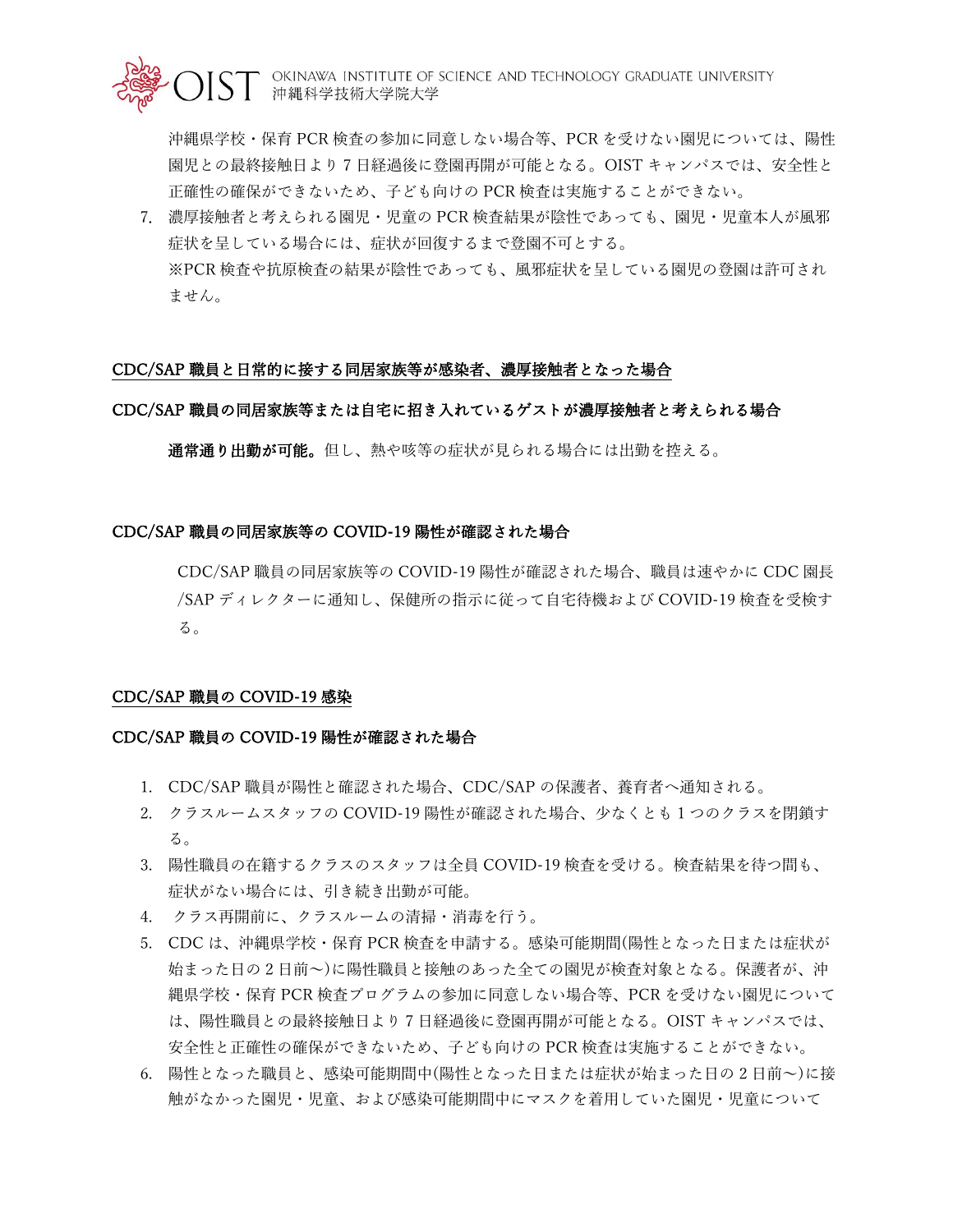

は、クラスルームの清掃が済み次第登園再開可能となる(職員数が確保できない場合には、クラ ス再開が遅れる場合があります)。

### COVID-19 による CDC/SAP の一部閉鎖または全閉鎖に関するその他規定

#### CDC 閉鎖

複数クラスにおいて COVID-19 陽性者が発生した場合には、状況に応じて CDC を閉鎖する。

#### 休暇

休暇についての詳細は、OIST [人事ウェブサイトの](https://groups.oist.jp/ja/hr) COVID-19 ガイダンスページを参照。

### 返金

COVID-19 による CDC/SAP のサービス停止、保育時間の短縮、閉鎖および登園・出席停止期 間中の料金の返金は行わない。

# COVID-19 感染予防対策

### CDC/SAP では引き続き新型コロナウイルス感染予防対策を講じる。

#### 手洗い

- 適切かつ頻繁な手洗いを行う。職員と園児・児童は CDC/SAP で行われている手洗方法の 手順に従う。
- 手洗いに関する方針と手順をすべてのシンクに日英両言語で掲示し、すべての入り口に手 指消毒剤を設置する。

#### ソーシャルディスタンス

- CDC では、異なるクラスの園児を合同にすることを最小限にする。園児はそれぞれが所 属するクラスルームのみへ入室し、外遊び時はクラスごとで行う。
- クラスルームスタッフはそれぞれ配属されたクラスルームのみへ入室する。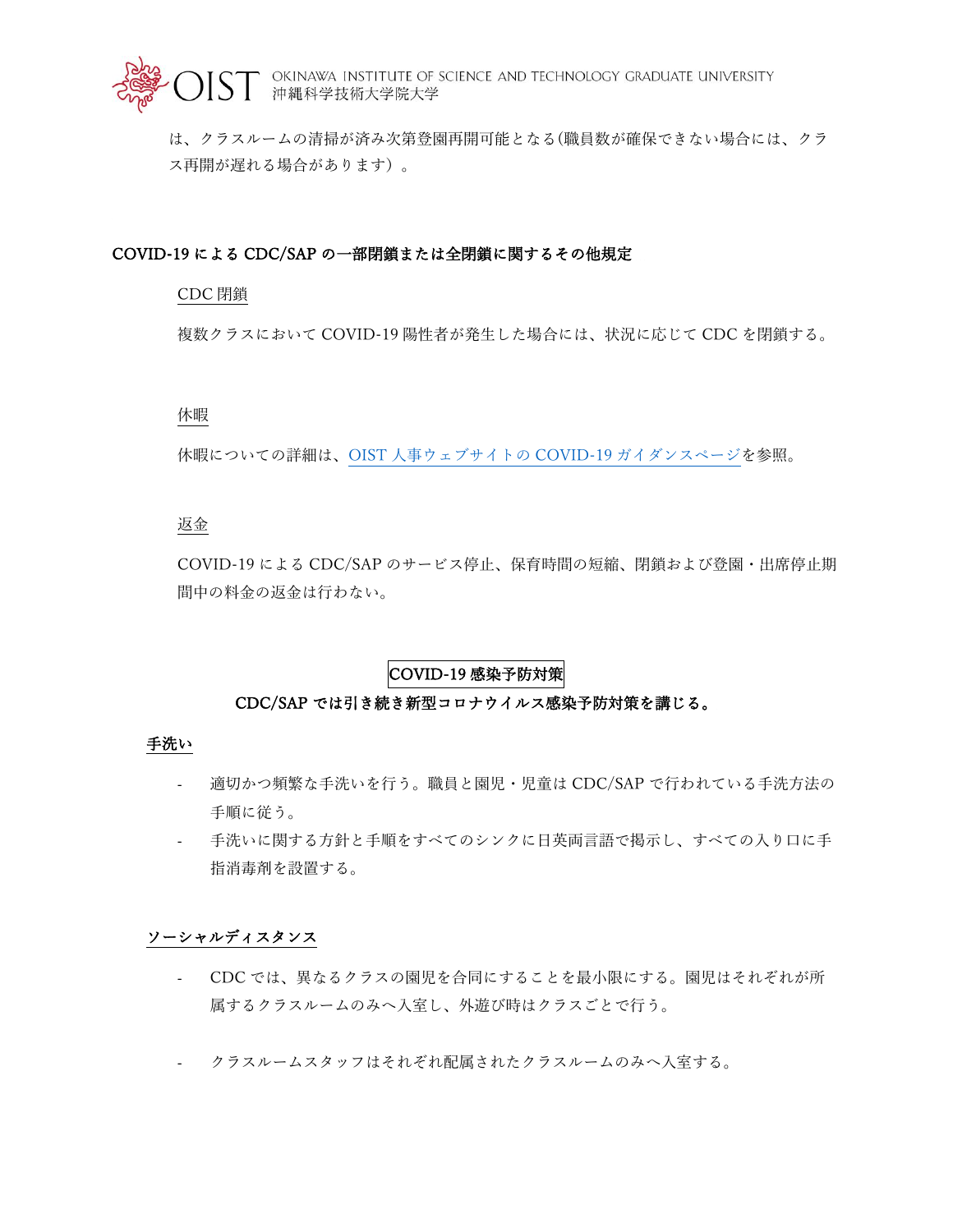OKINAWA INSTITUTE OF SCIENCE AND TECHNOLOGY GRADUATE UNIVERSITY<br>沖縄科学技術大学院大学

- 保護者のクラスルームへの入室は不可。CDC 乳児クラス(くくる、あかさん)園児の保 護者は、例外として、子どもが所属しているクラスルームのみへの入室が可能。
- 各クラスルームは、ソーシャルディスタンスを考慮してレイアウトする。
- 保護者、職員、園児・児童向けのソーシャルディスタンス、マスクに関するポスターを、 施設内各所に掲示する。
- CDC マネジメントチームは、必要に応じてクラスルームへ入室する。
- カバーティーチャー、チームリーダーおよび CDC マネジメントチームはマスクを着用 し、可能な限りソーシャルディスタンスを保つ。
- CDC クラスルームスタッフはクラスルーム内で食事をとらない。クラスが異なるクラス ルームスタッフは、昼食時にはソーシャルディスタンスを確保するよう努める。

#### マスク着用

#### 保護者および養育者

保護者および養育者は、園児・児童の送迎時には必ずマスクを着用する。

#### CDC/SAP 職員

- CDC/SAP 職員は、教育活動の妨げとなる場合を除いてマスクを着用する。マスクを着用 しないときはソーシャルディスタンスを保つこととする。
- クラスルームスタッフは、政府ガイドラインに従って、屋外ではマスクを着用しない。し かし、2メートル以内で他者と会話を交わすときはマスクを着用する。

#### 園児・児童

- SAP 児童は、室内では常時マスクを着用する。
- CDC プリスクール園児 (3~6 歳児) には、室内でのマスクの着用を推奨する。お昼寝中 および外遊び時にはマスクを着用しない(熱中症予防のため)。
- 2歳未満の園児は、マスクを着用しない。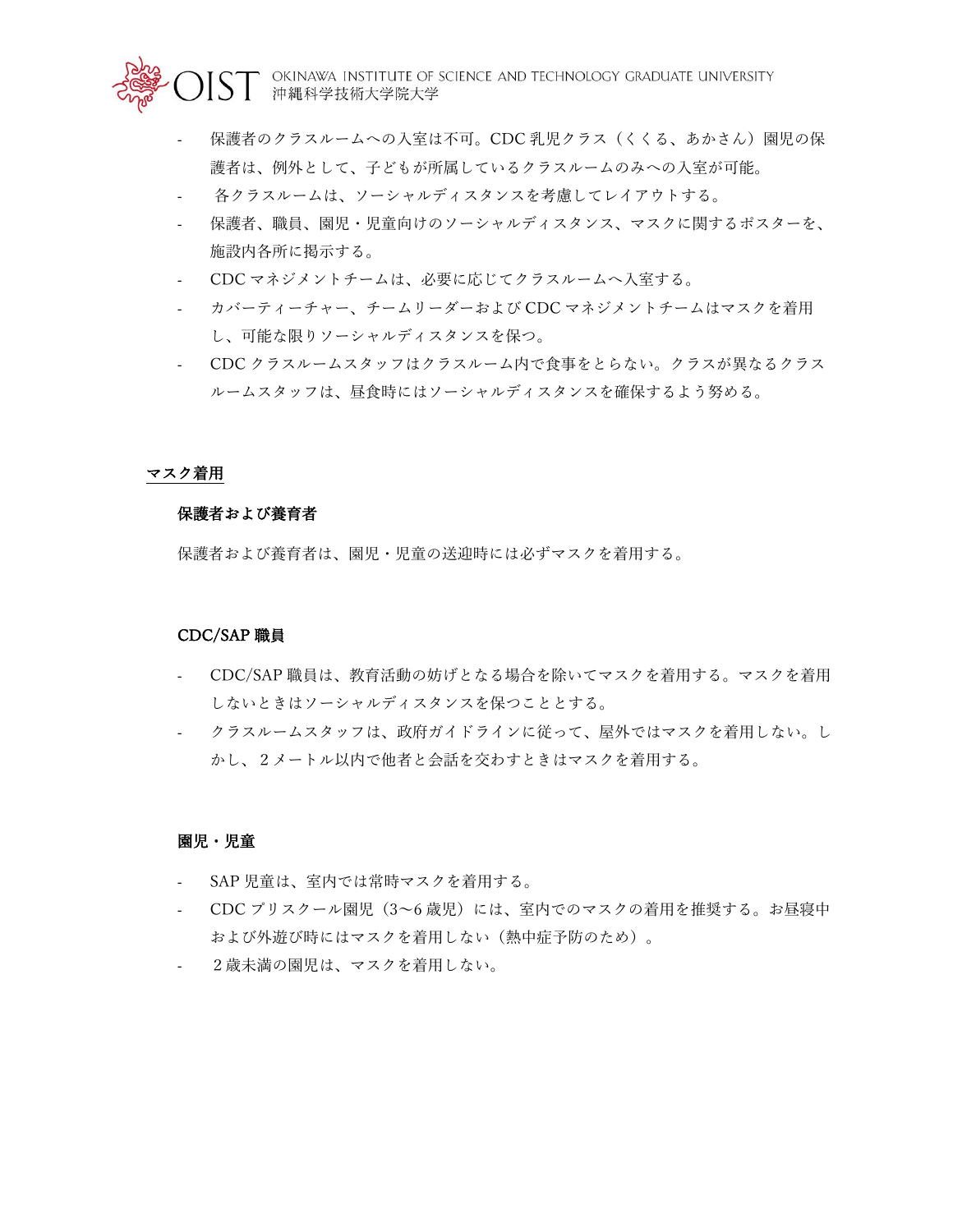

### 健康観察

### CDC

- クラスルームスタッフは、非接触体温計を用いて、各園児に対して 1 日に3回の検温を実 施する(登園時、午前中、お昼寝終了から 30 分後)。

### SAP

ホリデープログラム/バケーションプログラム

- 終日プログラムの開催期間中は、各児童に対して 1 日に 2 回の検温を実施する(登園時、 昼食後)。

アフタースクール

- 通常のアフタースクール開催期間中は、各児童に対して 1 日に 1 回のケノンを実施する。 児童が OIST バスを利用する場合は、乗車前にバスに添乗する SAP スタッフが検温を行 う。保護者送迎または公共交通機関を利用して SAP に到着する児童については、SAP ク ラスルーム入室前に SAP スタッフまたは保護者が検温行う。

### 出欠席、健康観察記録

- 園児・児童の出欠席記録をとる。
- 園児・児童が病気にかかった場合にはすべて記録し、プライバシーに配慮しつつ適正な範 囲で症状と病名等の情報を CDC/SAP 保護者へ通知する。

### COVID-19 検査

- CDC/SAP 職員は定期的に COVID-19 検査を受ける。
- -

## 旅行

### CDC/SAP 職員が県外へ旅行した場合

CDC/SAP 職員の旅行後の出勤については、OIST の規定に従う。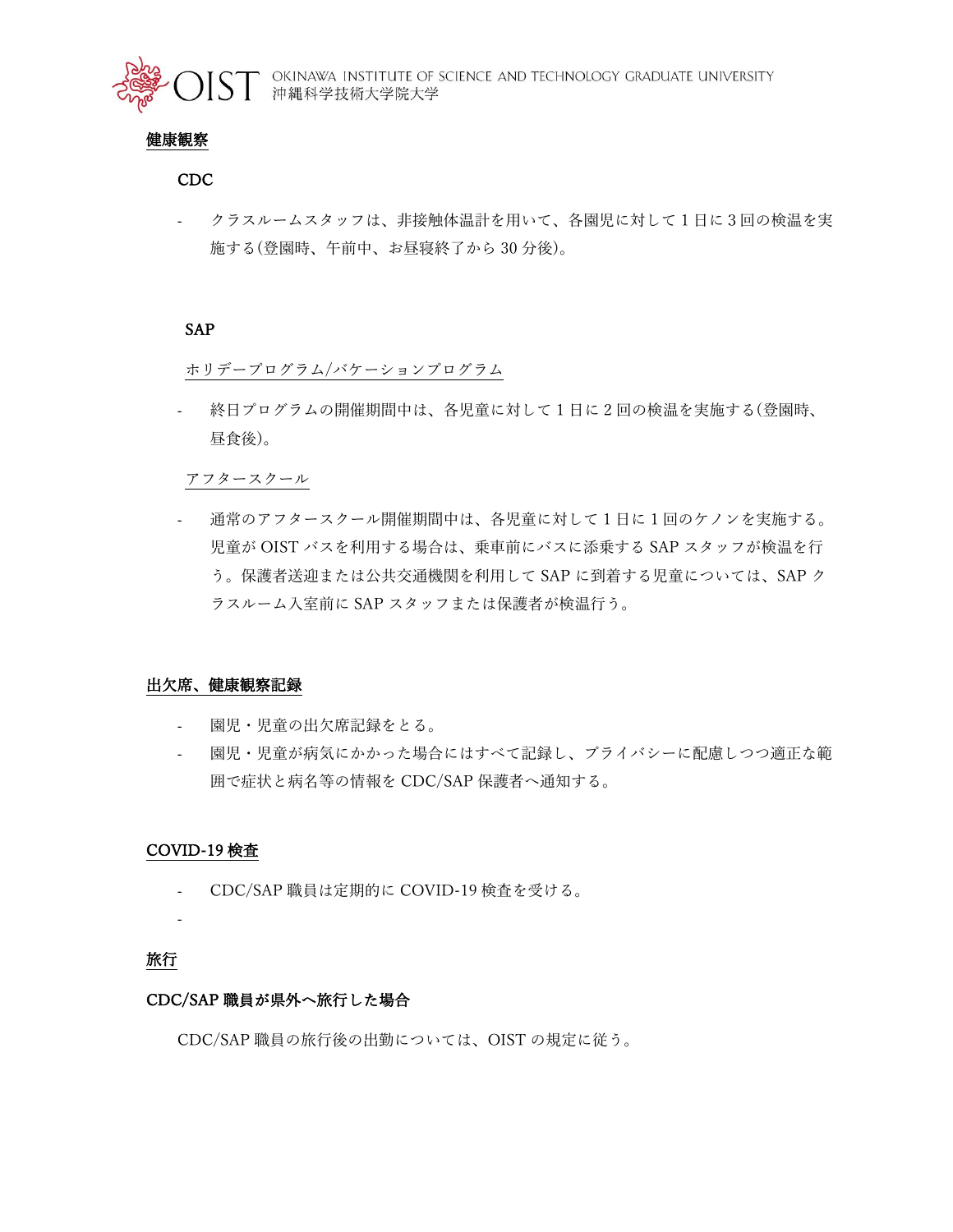

### 園児・児童またはその同居家族等が県外へ旅行した場合

同居する家族等が沖縄県外へ旅行した場合、または県外からのゲストを自宅に招き入れる場合 には、1回目の COVID-19 陰性結果が出るまでは園児・児童は CDC/SAP に登園することが できない。

#### 訪問者

- 訪問者の受け入れは、一時的に制限する。尚、訪問者の受け入れについては、OIST の規 定に従う。
- メンテナンス、安全管理担当スタッフによる立ち入りは慎重に実施・記録され、可能な限 り、CDC/SAP 閉園時に合わせて訪問日時を設定する。
- 訪問者の CDC/SPA 施設への入館は不可。例外として、CDC に新規入園が確定している くくるクラス保護者のみ、施設に入館し、クラスルームを見学することができる(くくるク ラス保護者は、送迎、授乳等クラスルーム内で行うため)。
- 訪問時には検温および手指消毒、ソーシャルディスタンスおよびマスクの着用が求められ る。
- 全てのクラスルームおよび CDC オフィスにて、入室記録の管理を行う。クラスルームへ 入室する全ての訪問者(チームリーダー、CDC 園長、くくるクラス園児の保護者等) は、クラスルームへの入室/退室時間、滞在時間、入室目的を入室記録管理表へ記入する。

#### 遠足

- 遠足の実施については、一定の制限を設ける。遠足は 1 クラスごとの実施とし、CDC 関 係者(スタッフ、園児、訪問先関係者)以外の他者との接触を避けることができる環境での み実施が可能。
- 遠足中は、ソーシャルディスタンス、マスク着用が求められる。

#### 清掃作業

- 定期的な清掃作業を継続し、クラスルームや備品等の消毒頻度を増やす。
- 屋外遊具は、使用後に毎回清掃を行う。
- 食前・食後のテーブル・配膳台の清掃、消毒を行う。
- よく触れる場所(高頻度接触面)の清掃・消毒頻度を増やす。
- 共有物を使用する際には、その前後に手洗いと消毒を行う。